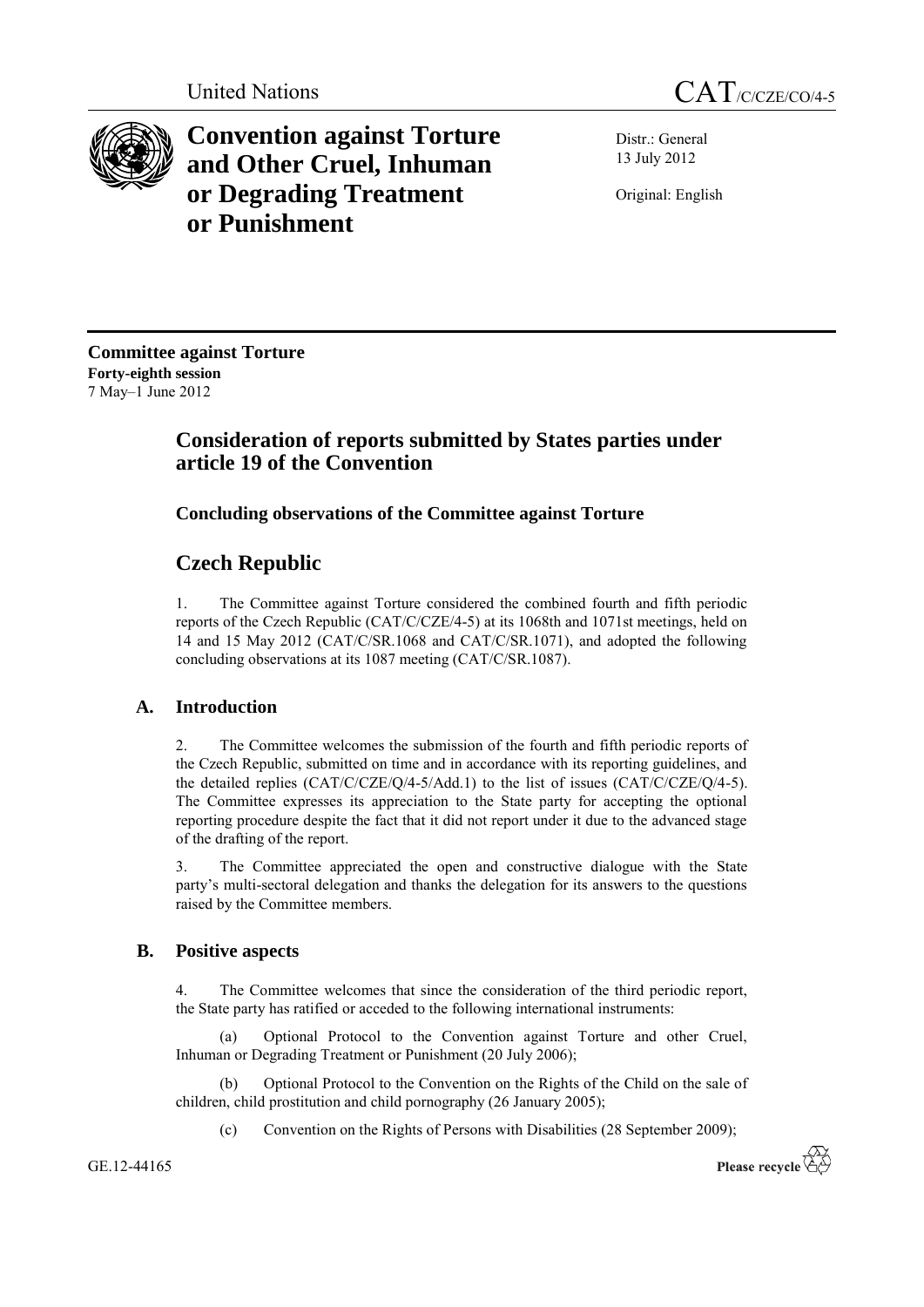(d) Rome Statute of the International Criminal Court (21 July 2009).

5. The Committee notes the State party's ongoing extensive efforts to revise its legislation in areas of relevance to the Convention, including:

(a) Amendment of the Ombudsman Act, granting the Ombudsman the power to act as the national preventive mechanism in compliance with the Optional Protocol to the Convention, which entered into force on 1 January 2006 (Act No. 381/2005);

(b) Amendments to the Code of Criminal Procedure in 2008 and 2011 relating to extradition and claims to compensation by victims of crime, including torture (Acts No. 457/2008 and No. 181/2011);

(c) Amendments to the Asylum Act in 2006 (Act No. 165/2006) and in 2011 (Act No. 303/2011);

(d) Amendments to the Domestic Violence Act which entered into force on 1 January 2007 (Act No. 135/2006);

(e) New Act on the Police Force of the Czech Republic (Act No. 273/2008);

(f) Entry into force on 1 January 2009 of the new Security Detention Act (Act No. 129/2008);

(g) The entry into force on 1 September 2009 of Act No. 198/2009 on Equal Treatment and Legal Means of Protection against Discrimination (the Antidiscrimination Act);

(h) Entry into force on 1 January 2010 of the new Criminal Code (Act No. 40/2009) establishing racial motive as an aggravating circumstance for a number of crimes;

(i) The new Act on Special Medical Services, effective 1 April 2012 (Act No. 373/2102 Coll).

6. The Committee also welcomes the efforts of the State party to amend its policies, programmes and administrative measures to ensure greater protection of human rights and give effect to the Convention, including:

(a) Adoption of the Strategy for the Work of the Czech Police Force in Relation to Minorities 2008-2012;

(b) Adoption of the National Plan of Action for the Implementation of the National Strategy to Prevent Violence against Children in Czech Republic 2008-2018;

(c) Approval of the National Action Plan to Transform and Unify the System for the Care of Vulnerable Children in the period 2009-2011;

(d) Adoption of the National Action Plan for the Prevention of Domestic Violence for the Years 2011-2014;

(e) Adoption of the National Strategy against Human Trafficking in the Czech Republic for the Years 2012-2015;

(f) Establishment of the General Inspection of Security Forces in January 2012 (Act No. 341/2011).

# **C. Principal subjects of concern and recommendations**

# **Definition of torture**

7. While noting that article 10 of the Constitution accords primacy to international treaties approved by the Parliament over domestic legislation, the Committee is concerned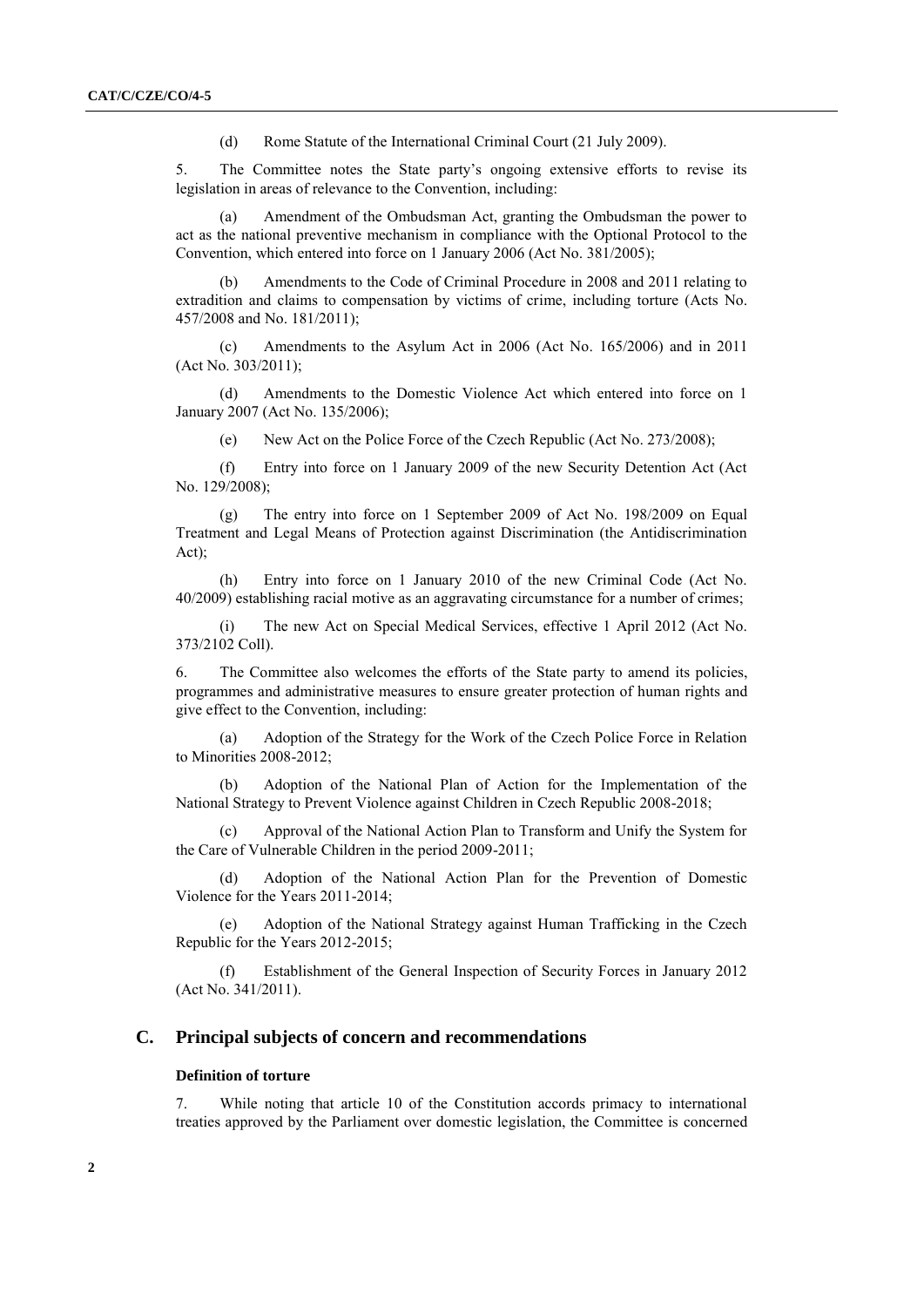that new Criminal Code only establishes the crime of torture and other inhuman and cruel treatment but does not define torture in terms of the Convention (art. 1).

# **The Committee recommends that the State party amend its Criminal Code in order to adopt a definition of torture that covers all the elements contained in article 1 of the Convention.**

# **Rendition flights and diplomatic assurances**

8. The Committee is concerned that in its written materials the State party had invoked the Convention on International Civil Aviation (the Chicago Convention) as a reason for not requesting to search civilian aircraft. The Committee notes that in the oral dialogue with the State party, the State party clarified that it was not the intention that the Chicago Convention would exclude or deter the application of the Convention against Torture. The Committee is also concerned that the State party has accepted diplomatic assurances in relation to extraditions of persons from its territory to States where those persons would be in danger of being subjected to torture. It is also concerned that no information was provided concerning the type of diplomatic assurances received or requested (arts. 3, 6 and 7).

**The Committee recommends that the State party refuse to accept diplomatic assurances in relation to extraditions of persons from its territory to States where those persons would be in danger of being subjected to torture since those assurances cannot be an instrument to modify a determination of a possible violation of article 3 of the Convention. It also requests the State party to provide the Committee with the number and type of diplomatic assurances received since 2004 and the countries involved.**

#### **Conditions of detention**

9. The Committee is concerned about the increase in overcrowding in detention facilities which leads to increased inter-prisoner violence; about the use of pepper spray in closed prison spaces; about the number of suicides in places of detention and the absence of information about their causes; the presence of prison staff during the medical examination of prisoners; examination of inmates by psychiatrists through security grates and about the absence of information concerning alleged incommunicado detention (arts. 11 and 16).

**The Committee recommends that the State party make greater use of alternative noncustodial measures in keeping with the United Nations Standard Minimum Rules for Non-custodial Measures (Tokyo Rules) and reduce the number of incarcerations resulting from the lack of implementation of alternative sentences which are then converted to incarceration. It recommends that the State party revise the regulations concerning the use of pepper spray in closed spaces. The Committee also recommends that a study be undertaken into the causes of suicides in detention, that the Prison Service enhance the monitoring and detection of detainees at risk and take preventive measures with regard to the risk of suicide and inter-prisoner violence, including installing cameras and increasing the number of prison staff. It also recommends that the rules governing the medical examination of prisoners be amended to ensure that the examination is private and independent; that inmates are not examined by psychiatrists through security grates; and that health services for detainees be transferred from the Prison Service under the Ministry of Justice to the Ministry of Health. The Committee wishes to receive information on the existence in the Czech Republic of incommunicado detention, including laws and regulations governing incommunicado detention, its duration, the number of persons held in incommunicado detention and whether it is subjected to judicial oversight that includes judicial review.**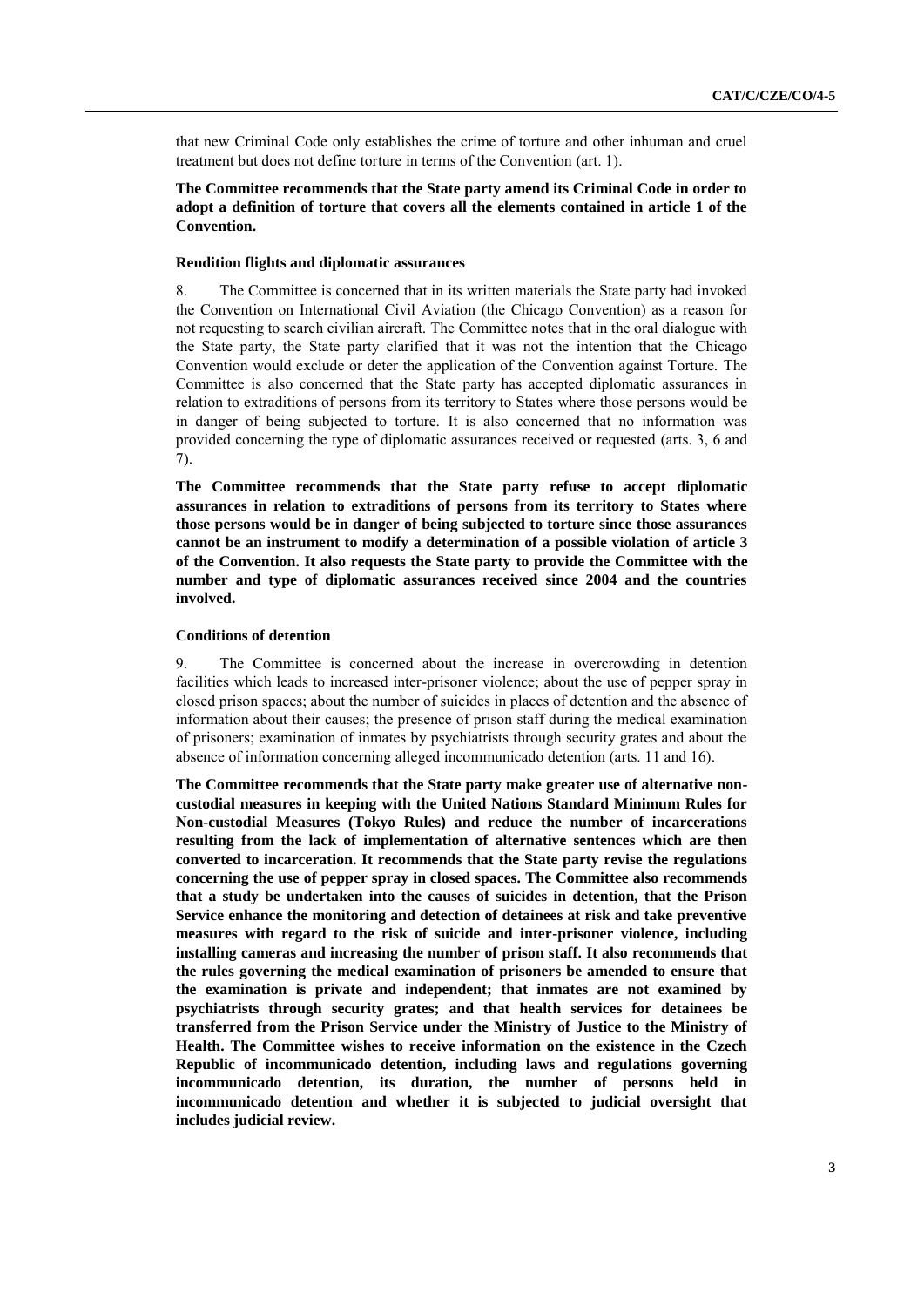10. The Committee is concerned at the continued policy of obliging certain categories of detainees to pay up to 32 per cent of the costs of their incarceration.(art. 2 and 11).

# **The Committee recommends that the State party put an immediate end to the policy of obliging certain categories of detainees to pay for their incarceration.**

## **Treatment of the Roma minority**

11. The Committee is seriously concerned about reports concerning the continued marginalization of and discrimination against the members of the Roma minority. This has included some incidents in the recent past of three deaths, anti-Roma rallies as well as arson attacks against Roma homes. The Committee is also concerned about the lack of prompt, impartial and effective investigations and prosecutions regarding such incidents (arts. 2, 12, 13 and 16).

#### **The State party should:**

**(a) Ensure the protection of Roma citizens and their property through enhanced monitoring and preventive measures. All acts of anti-Roma violence and discrimination should be thoroughly and effectively investigated, the perpetrators brought to justice and redress and compensation provided to the victims. Law enforcement officials should receive training on combating crimes against minorities and members of the Roma community should be recruited into the police force. The Committee recommends that statistics be compiled regarding crimes with an extremist overtone, and on the outcomes of investigations, prosecutions and remedial measures taken in relation to such crimes;**

**(b) Publicly condemn verbal and physical attacks against Roma, prohibit and prevent the advocacy of hate speech and organize awareness-raising and information campaigns promoting tolerance and respect for diversity. The Act on Equal Treatment and Legal Means of Protection against Discrimination (the Antidiscrimination Act) should be translated into the Roma language.**

12. The Committee is concerned about reports of sterilization of Roma women without free and informed consent, the destruction of medical records on involuntary sterilizations and the difficulties of victims to obtain redress. (arts. 2, 14 and 16)

The Committee recommends that the State party investigate promptly, impartially **and effectively all allegations of involuntary sterilization of Roma women, extend the time limit for filing complaints, prosecute and punish the perpetrators and provide victims with fair and adequate redress. Medical personnel conducting sterilizations without free, full and informed consent could be held criminally liable and medical records concerning possible involuntary sterilization should not be destroyed within the time frame prescribed by law. Medical personnel should be trained on appropriate means of how to obtain free and informed consent from women undergoing sterilization and all written materials relating to sterilization should be translated into the Roma language.**

# **Redress and compensation, including rehabilitation**

13. The Committee is concerned about the absence of statistical data concerning compensation to victims of torture and ill-treatment, including victims of involuntary sterilization and surgical castration as well as ill-treatment in medical and psychiatric settings, violent attacks against ethnic minorities, trafficking and domestic and sexual violence. It is also concerned about the time limits set for filing complaints (arts. 14 and 16).

**The Committee recommends that the State party ensure that victims of torture and ill-treatment are entitled to and provided with redress and adequate compensation, including rehabilitation, in conformity with article 14 of the Convention. It**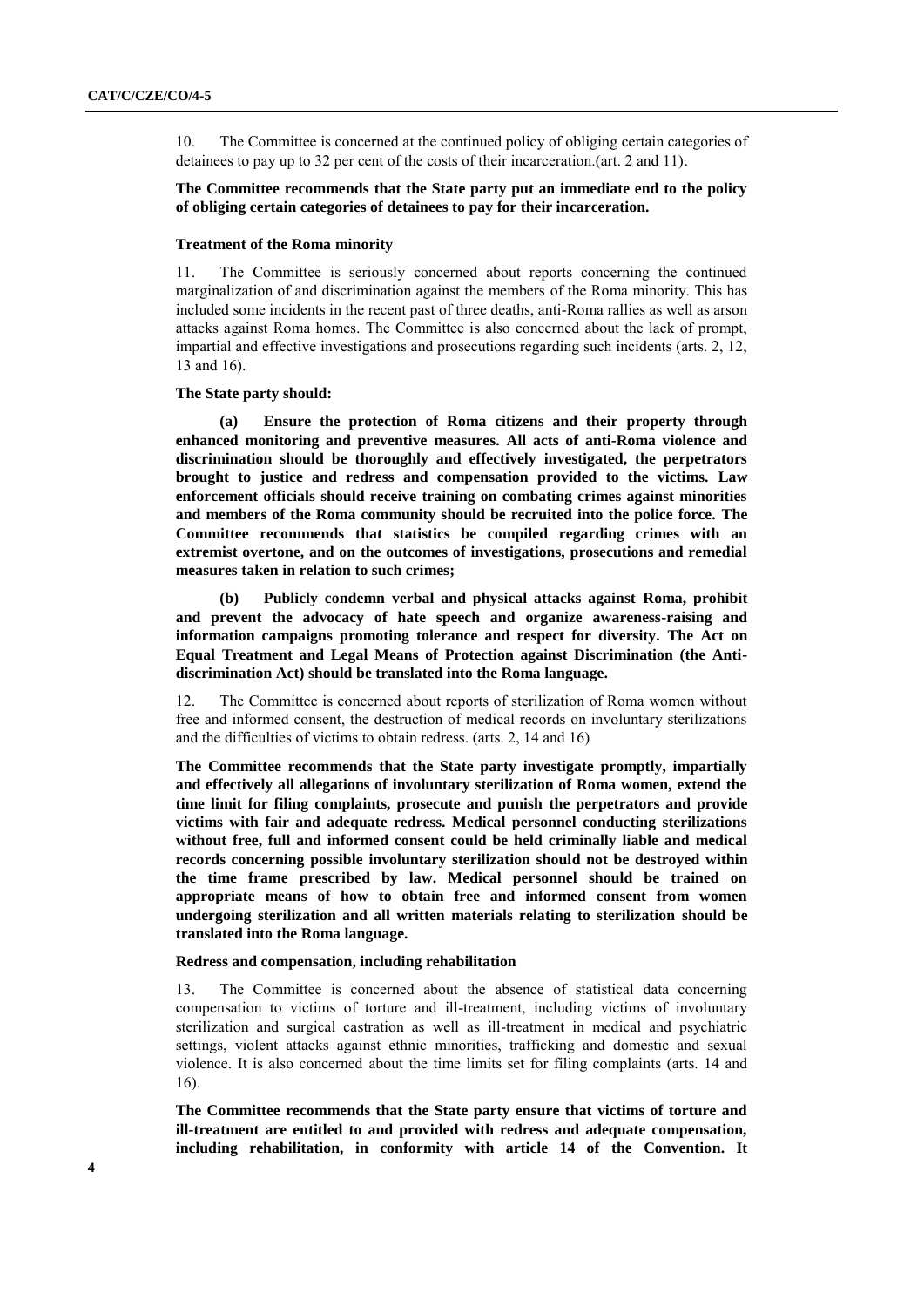**recommends that the State party provide it with statistical data on the number of victims, including victims of involuntary sterilization and surgical castration as well as ill-treatment in medical and psychiatric settings, violent attacks against ethnic minorities, trafficking and domestic and sexual violence, who have received compensation and other forms of assistance. It also recommends the extension of the time limit for filing claims.**

# **Roma children**

14. The Committee is concerned about the placement of Roma children in educational facilities for children with slight mental disabilities or with a reduced syllabus formerly used for special schools, which compromises their subsequent educational development (arts. 2, 10, 12, 13 and 16).

**In light of its general comment No. 2 (2007) on implementation of article 2 by States parties, the Committee recalls that the special protection of certain minorities or marginalized individuals or groups especially at risk is part of the State party's obligations under the Convention. In this respect, the State party should ensure that Roma children are admitted to mainstream education, unless a proper assessment concludes that the child has a mental disability and that the child's legal guardian has requested placement in a special school. Standardized testing should be adapted to the social, cultural and linguistic specificities of minorities and educators and school personnel should receive training in principles of non-discrimination.**

# **Complaints, investigations and prosecution of acts of torture and ill-treatment**

15. The Committee is concerned about the problematic registration of complaints and the independence of the system to assess them. In particular, the Committee is concerned about the discrepancy between the number of complaints of torture and ill-treatment in places of deprivation of liberty, especially those described as justified and partially justified, and the absence of prosecution in this connection for torture or ill-treatment committed by police officers and prison staff (arts. 12 and 13).

**The Committee recommends that the General Inspection of Security Forces promptly, impartially and effectively investigate all allegations of torture and ill-treatment by law enforcement officials and prison staff, prosecute the perpetrators of such acts and provide redress, including compensation to the victims. The State party should provide the Committee with data disaggregated by, and with reference to, sex, age, ethnicity and origin of the victims and with a breakdown according to the categories established in the law as grounds for filing a complaint.**

# **Trafficking in persons**

16. The Committee is concerned that not all victims of trafficking receive sufficient protection, access to health care and counselling, shelters and redress, including compensation and rehabilitation since only the victims of trafficking who cooperate with the authorities benefit from a special regime (arts. 10, 12, 13, 14 and 16).

**The Committee recommends that the State party enhance the investigation of all types of trafficking, prosecute the perpetrators and provide all victims of trafficking, including those trafficked for sexual and labour exploitation, with equal protection, access to health care and counselling, shelters and redress, including compensation and rehabilitation. Efforts should be made to raise awareness of and train law enforcement personnel, judges and prosecutors in measures to combat trafficking in persons and to improve the identification of victims of trafficking.**

#### **Detention of asylum seekers and other non-citizens**

17. The Committee is concerned about the continuous practice of detention of asylum seekers, including families with children and minors accompanied by a legal guardian; the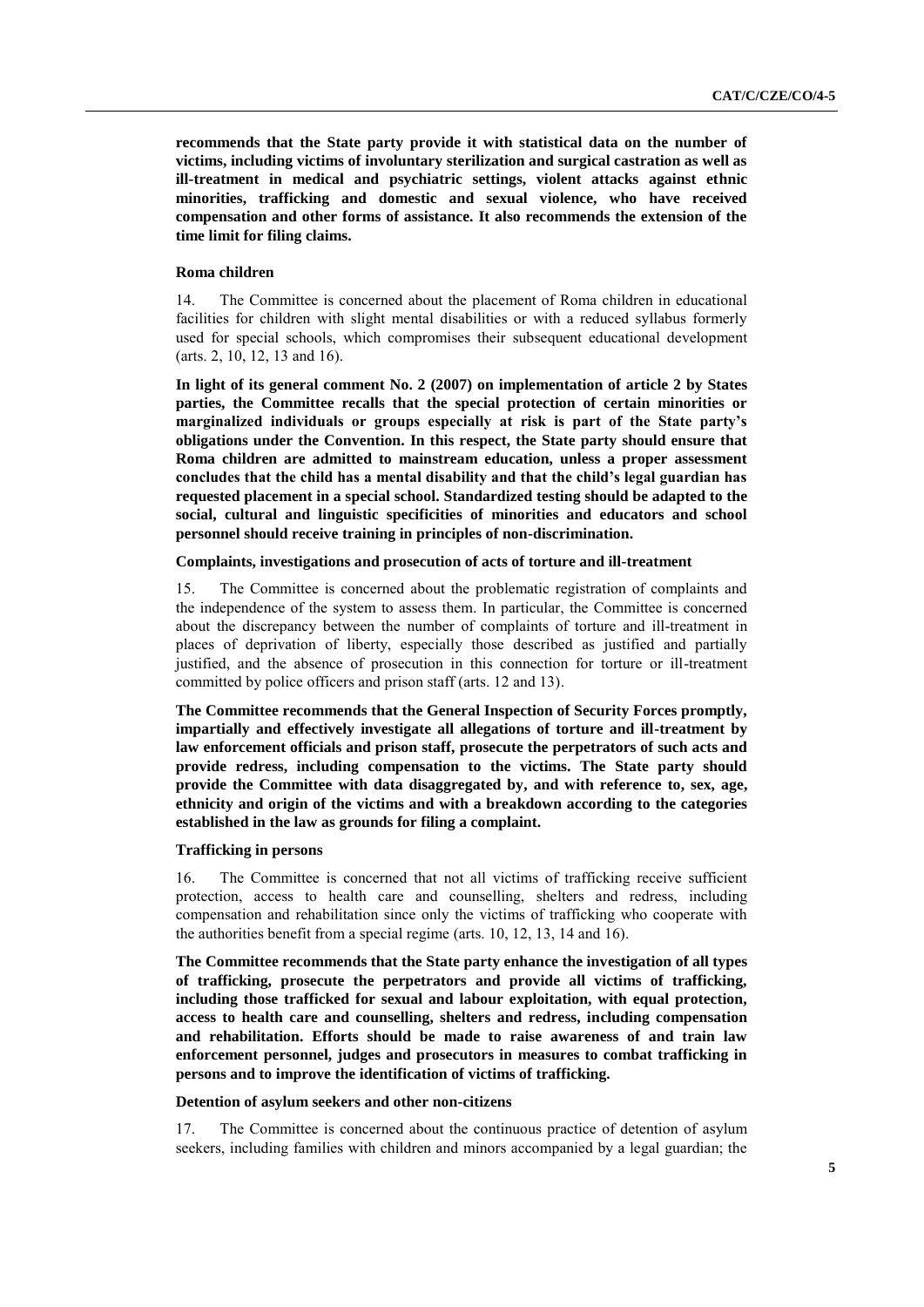restrictions on the freedom of movement of asylum seekers in closed reception centres; and the regime and material conditions of detention in centres for foreign nationals awaiting deportation (arts. 3 and 11).

**The Committee recommends that the State party implement alternatives to detention of asylum seekers, including unconditional release, in particular of families with children and asylum seeking adults who are responsible for children; that asylum seekers enjoy freedom of movement in closed reception centres, with adequate reception conditions; that the State party review the duration of restrictions on freedom of movement of asylum seekers in closed reception centres and that it review the regime and material conditions in centres for foreign nationals awaiting deportation in order to ensure that they are in conformity with the principle of nonrefoulement set out in article 3 of the Convention and in the 1951 Convention on the Status of Refugees**

## **Training**

18. The Committee is concerned about the State party's assertion that signs of physical and psychological injuries caused by torture are so specific that an experienced medical worker does not require training (art. 10).

**The Committee recommends strongly that training in detecting signs and treating physical and psychological injuries resulting from torture and ill-treatment outlined in the Manual on Effective Investigation and Documentation of Torture and Other Cruel, Inhuman or Degrading Treatment or Punishment (Istanbul Protocol) be made part of the training for nursing, medical personnel, paramedical personnel and other professionals involved in the documentation and investigation of allegations of torture and ill-treatment to ensure that every case of torture is detected and the perpetrators duly punished.**

## **Stateless persons**

19. While noting that the State party has ratified the 1954 Convention relating to the Status of Stateless Persons and the 1961 Convention on the Reduction of Statelessness, The Committee is concerned about the particularly vulnerable situation of stateless persons, in particular persons without valid documents and permanent residence in the State party; about the absence of a definition of statelessness, of a central database of stateless persons and of a legal framework, and of a procedure or mechanisms to determine their status; and about the possible discrimination between different categories of stateless persons under the new Citizenship Act (arts. 3 and 16).

**The Committee recommends that the State party introduce the definition of statelessness in its legislation, establish procedures and mechanisms for the determination of the status of statelessness and create a central database on stateless persons in its territory. In order to avoid discrimination among different categories of stateless persons, the State party should review the provisions in the draft Citizenship Act relating to acquisition of nationality by children who would otherwise be stateless or who are born out of wedlock to foreign stateless mothers. In addition, the Committee recommends that stateless persons be provided with identification documents.**

#### **Surgical castration of sex offenders**

20. The Committee is concerned about the continued use of surgical castration for detained sex offenders. The Committee is concerned that surgical castration usually takes place in the context of a measure of protective treatment (mandatory treatment in a psychiatric hospital) and that article 99 of the Penal Code implies that patients can be placed and treated without their consent. It is also concerned that the detention of sex offenders under the new Act on "forensic detention" may be of an indefinite nature. The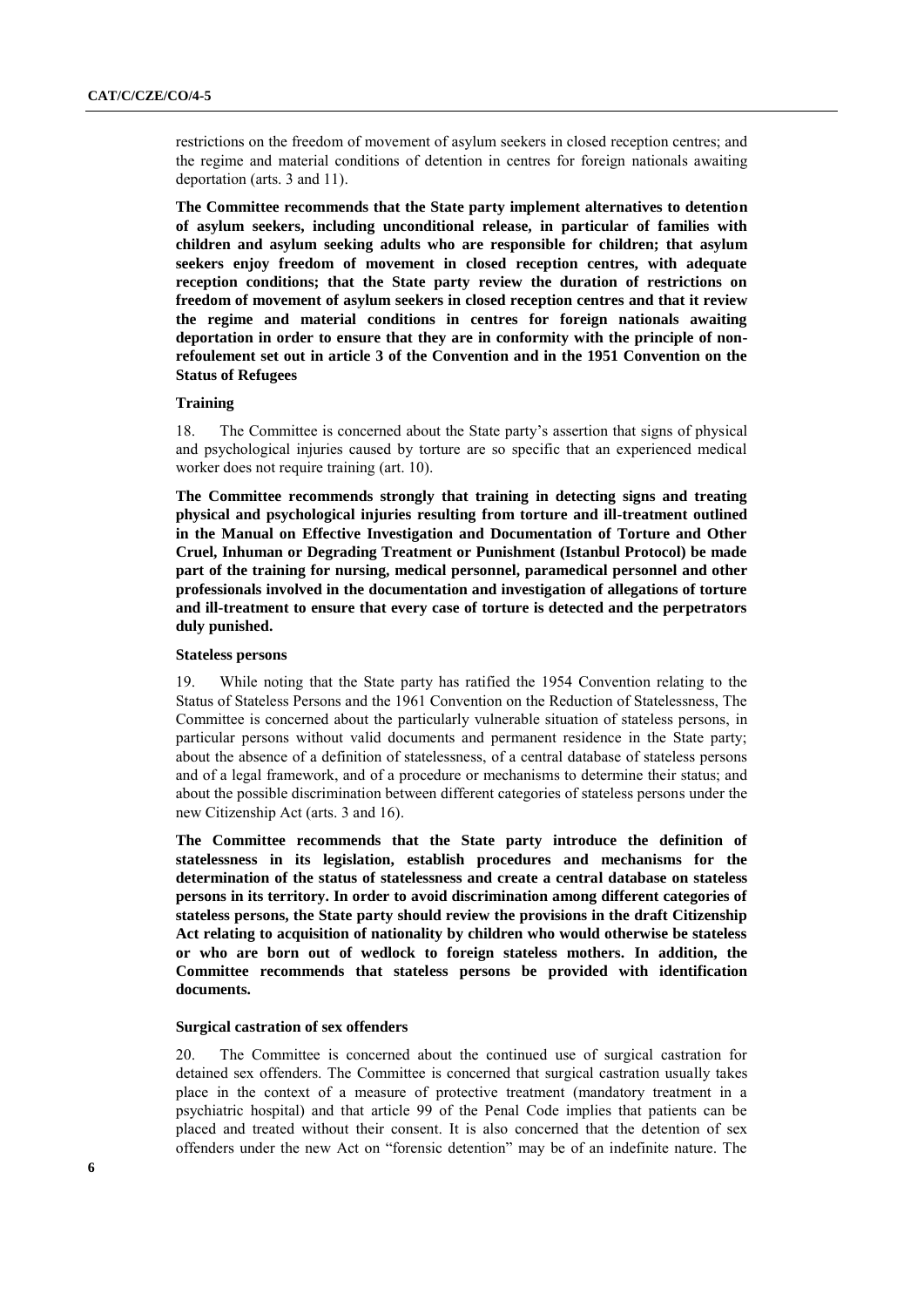Committee is concerned about the past practice that persons were led to believe that refusal of surgical castration would mean lifelong detention (arts. 2 and 16).

**The Committee recommends that the State party desist from the practice of surgical castration and amend its legislation in order to bring it in line with international norms such as the "Standards of Care for the Treatment of Adult Sex Offenders". Legislation regarding sex offenders should include procedural safeguards and precise regulations and professional instructions on their treatment and detention, including its duration.**

# **Psychiatric facilities**

21. Notwithstanding the changes in legislation announced by the delegation of the State party, the Committee is concerned about the reports of frequent placement of persons with intellectual or psychosocial disabilities in social, medical and psychiatric institutions without their informed and free consent; the continued use of cage-beds, despite the prohibition in law**,** and of net-beds as well as the use of other restraint measures such as bed strapping, manacles, and solitary confinement, often in unhygienic conditions and with physical neglect. The Committee is also concerned about the absence of investigations into the ill-treatment and deaths of institutionalized persons confined to cage and net-beds, including suicides (arts. 11 and 16).

### **The Committee recommends that the State party:**

**(a) Allocate appropriate funding for the implementation of the national plan on the transformation of psychiatric, health, social and other services for adults and children with intellectual or psychosocial disabilities to ensure a speedy process of deinstitutionalization to more community-based services and/or affordable housing;**

**(b) Establish close supervision and monitoring by judicial organs of any placement in institutions of persons with intellectual or psychosocial disabilities, with appropriate legal safeguards and visits by independent monitoring bodies. Institutionalization and treatment should be based on free and informed consent and the persons concerned should be informed in advance about the intended treatment;**

**(c) Take all necessary measures to ensure, in practice, the prohibition of the use of cage-beds, in conformity with the prohibition enshrined in the Act on Medical Services (Act No. 372/2011). In addition, the Committee recommends that the Act be amended to include the prohibition of the use of net-beds since their effects are similar to those of cage-beds;**

**(d) Ensure the effective monitoring and independent assessment of the conditions in institutions, including hygiene and instances of neglect. It should establish a complaints mechanism, ensure counsel and provide training to medical and non-medical staff on how to administer non-violent and non-coercive care. All cases of ill-treatment and deaths, including those of 30 year-old Vera Musilova in 2006 and the suicide of a 51 year-old woman on 20 January 2012 , should be effectively investigated and prosecuted and redress provided to the victims and their families, including compensation and rehabilitation.**

#### **Corporal punishment**

22. The Committee is concerned about the widespread tolerance of corporal punishment in the State party and the absence of legislation explicitly prohibiting it. It is also concerned about the provision in Act No. 94/1963 Coll. Family Act which states that parents have the right to use "adequate educational measures" and that the issue will be addressed in a similar manner in the new Civil Code (arts. 2 and 16).